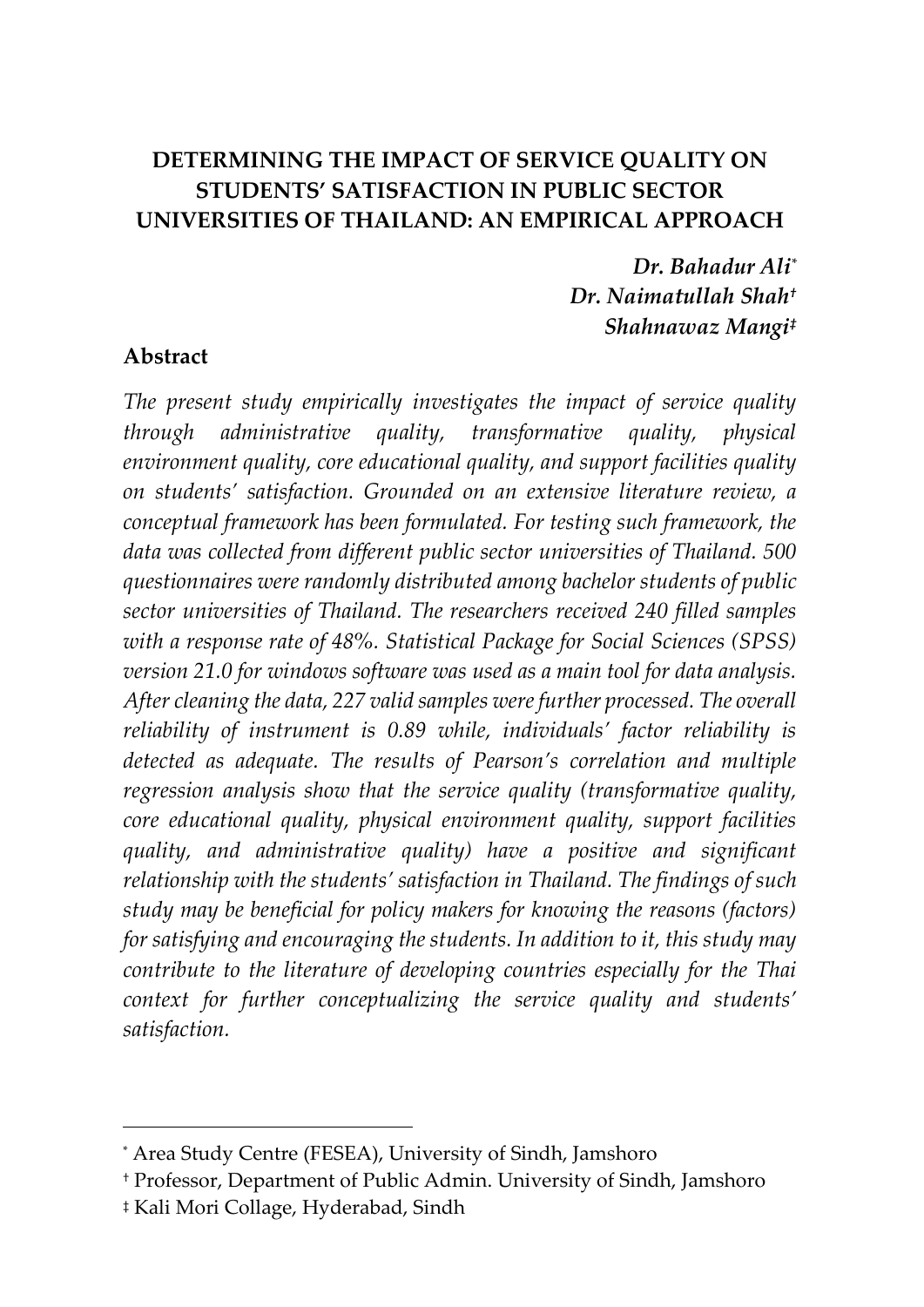# **Keyword:** *Physical Environment Quality, Transformative Quality, Core Educational Quality, Support Facilities Quality, Administrative Quality, Students' Satisfaction.*

# **Introduction**

Nowadays, a substantial number of students are leaving the universities (institutes) due to low quality of services. In this respect, measuring students' satisfaction is very important concern for every university administration (Mathews & Mulkeen, 2002). The "satisfaction is an internal feeling of an individual which is resulted by comparing the quality of a perceived performance or a delivered good to what extend he or she expected before" (Jalali et al., 2011). According to Manzoor (2013), transportation and sports facilities are significantly and positively related with students' satisfaction. The variables related to service quality (transformative quality, core educational quality, support facilities quality, physical environment quality, and administrative quality) have a strong role in developing students' satisfaction (Teeroovengadum et al., 2016).

In the service making literature, in higher education perspective, the satisfaction of a student arises when performance satisfies expectations of the students (Mark, 2013) because it is linked with vision of pleasure derived from a delivery (service) (Oliver, 1997). Consequently, examination of students' satisfaction is a significant need of every university (institution) to encourage the students in such institutions.

The present study attempts to determine the impact of service quality through core educational quality, administrative quality, physical environment quality, transformative quality, and support facilities quality on students' satisfaction in public sector universities of Thailand. This study may help universities (institutions) for encouraging and provision of service qualities which may generate the satisfaction among students. Moreover, the findings of such study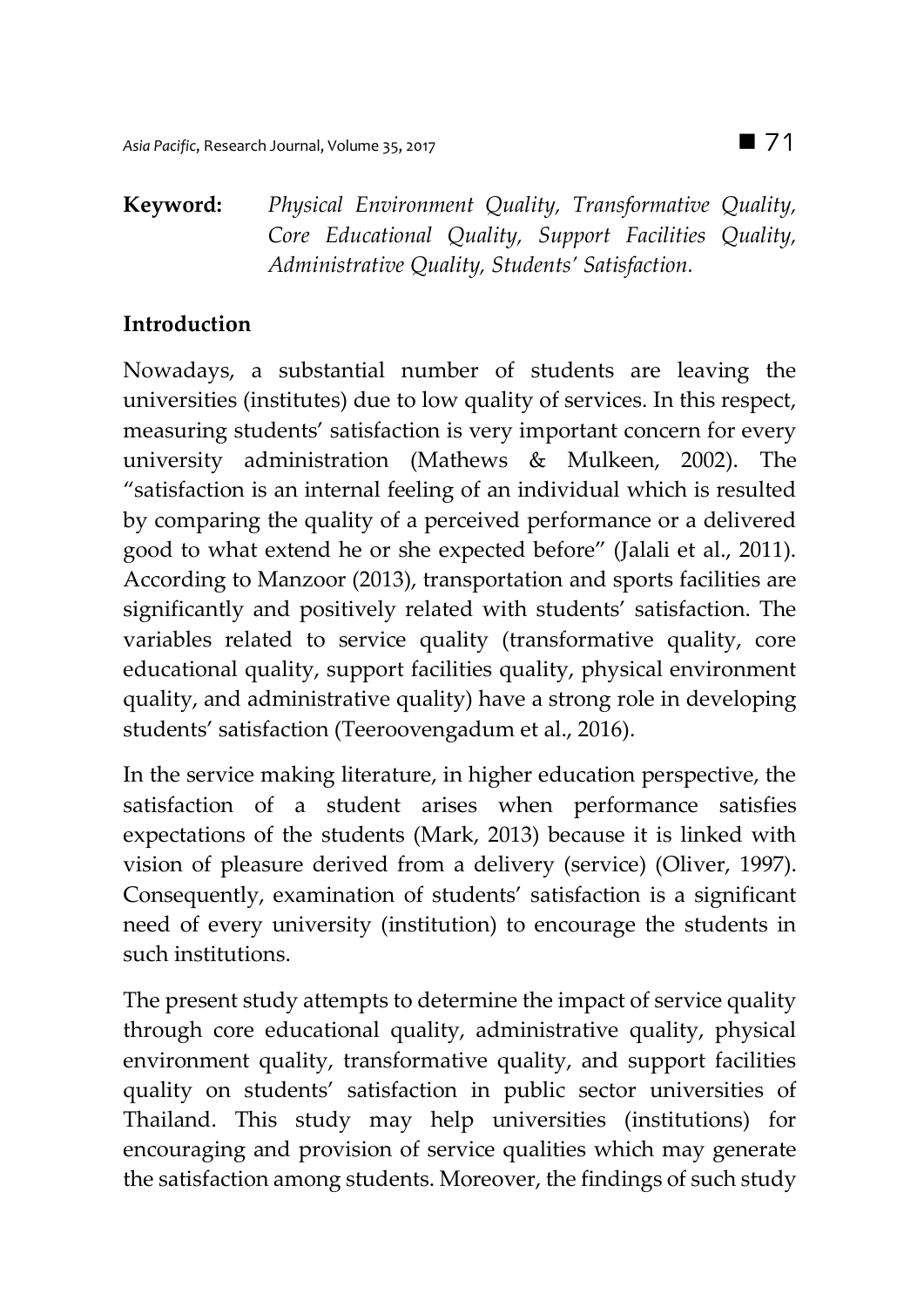# 72 ■ Determining the Impact of Service Quality on Students' Satisfaction in Public Sector

may be beneficial for policy makers for knowing the reasons (factors) for satisfying and encouraging the students. Finally, this study may contribute in the literature of developing countries especially in the Thai context for further conceptualizing the service quality and students' satisfaction.

#### **Literature Review**

In the present days, examination of students' satisfaction from university (institution) is a major task for every state. This phenomena is totally attached with the tolerance of students. The students are tolerated, it can be viewed as satisfaction from arrangement of service quality (Smith & Hopkins, 2005) which have been provided by the institutes. The studies were conducted on satisfaction in different countries. In the current era, central focus is on the students' satisfaction aspect in universities (Ali et al., 2016). The services provided by higher educational institutions are necessary as business services (Manzoor, 2013). The present institutions are seriously trying to fulfil the needs of students for satisfying them. In Pakistani students, transportation and sports facilities have a positive and significant impact on students' satisfaction. While, there is no any relationship of accommodation facilities on students' satisfaction (Manzoor, 2013). Relating to service quality, it is a degree of satisfaction of individuals' prospects and necessity in every repetition or existence (Hung et al., 2003). The literature underlines that the development of instrument regarding service quality is basically based on two aspects. First, to identify the suitable dimension of service quality (Kang & James, 2004), and second is operationalization of the service quality concept (Brady et al., 2002; Abdullah, 2006). According to Parasuraman et al. (1988, p. 15), the service quality "as a form of attitude related but, not equivalent to satisfaction, and results from comparison of expectations with perceptions of performance". On the other hand, from higher educational context, the service quality is defined as "the difference between what a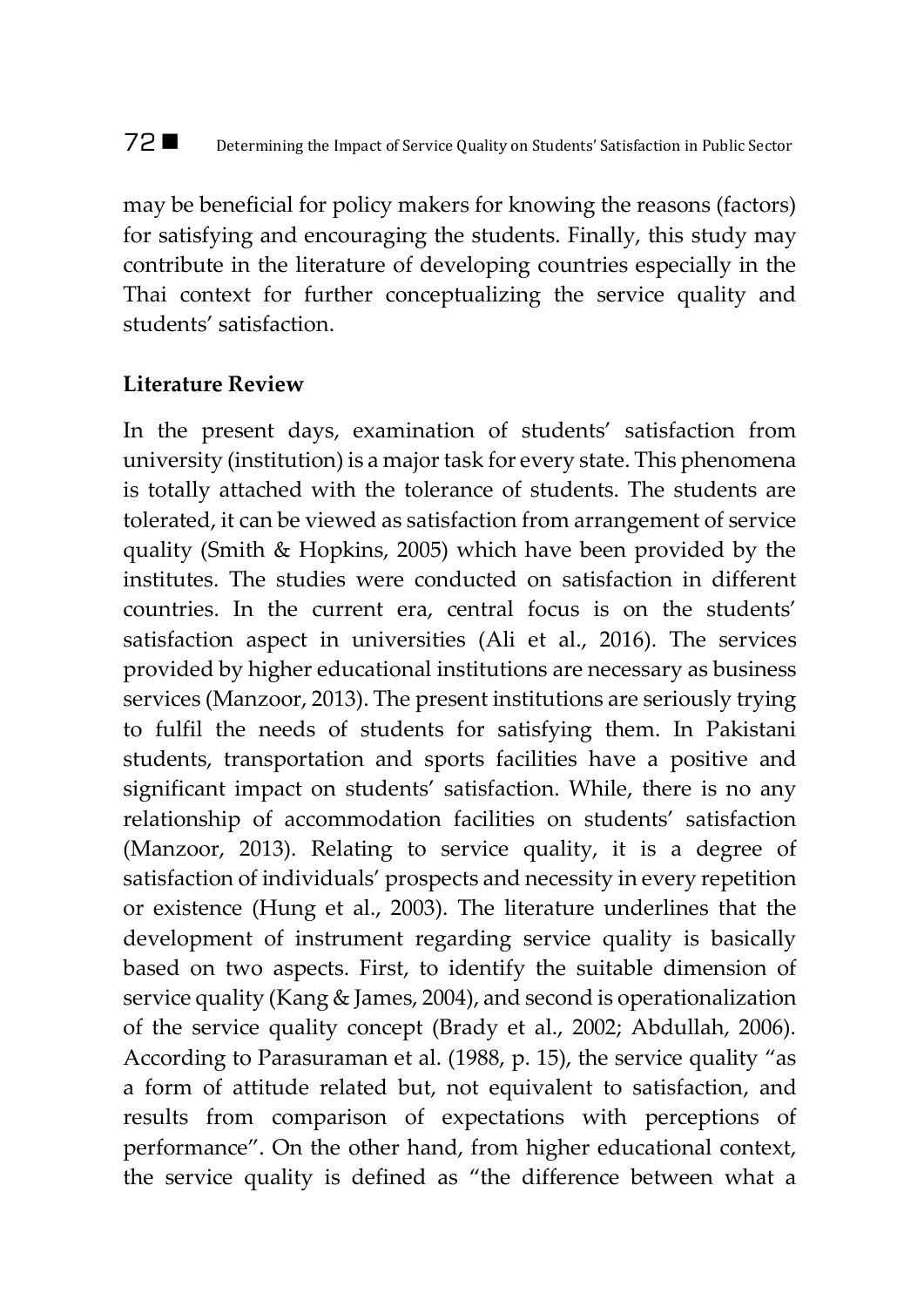student expects to receive and his/her perceptions of actual delivery" (O'Neill & Palmer, 2004, p. 42). This idea has been widely used in numerous studies pointing for gauging the service quality in higher education (Cuthbert, 1996; Tan & Kek, 2004; Arambewela & Hall, 2006; Barnes, 2007; Wong et al., 2012). In spite of its extensive acceptance and approval, operationalization of the service quality "has been under extensive criticism" (Trivellas & Dargenidou, 2009, p. 383). In the context of Thailand, four factors such as academic and education quality, financial and economic consideration, prestige and image of university have a predictive power for examining the students' satisfaction (Ngamkamollert & Ruangkanjanases, 2015). While, there is a moderate satisfaction of Vietnamese students for environment of the campuses (Duong, 2016). Teeroovengadum et al. (2016) strongly recommended that five variables such as administrative quality, transformative quality, physical environment quality, core educational quality, and support facilities quality are determinants of service quality in higher education.

Considering importance of examination of students from service quality, the present study attempts to test students' satisfaction through variables of service quality i.e. administrative quality, physical environment quality, transformative quality, support facilities quality and core educational quality.

## **Conceptual Framework and Hypotheses Development**

Students' satisfaction can be labeled as the response which is provided to students at program and campus (Gibson, 2010). The students' satisfaction and positive emotional state depend on academic performance and practices in institutions (Vichet et al., 2010). For predicting students' satisfaction, the researchers developed a conceptual framework on the basis of service quality predictors such as core educational quality, administrative quality, transformative quality, physical environment quality and support facilities quality. Based on such constructs, the following conceptual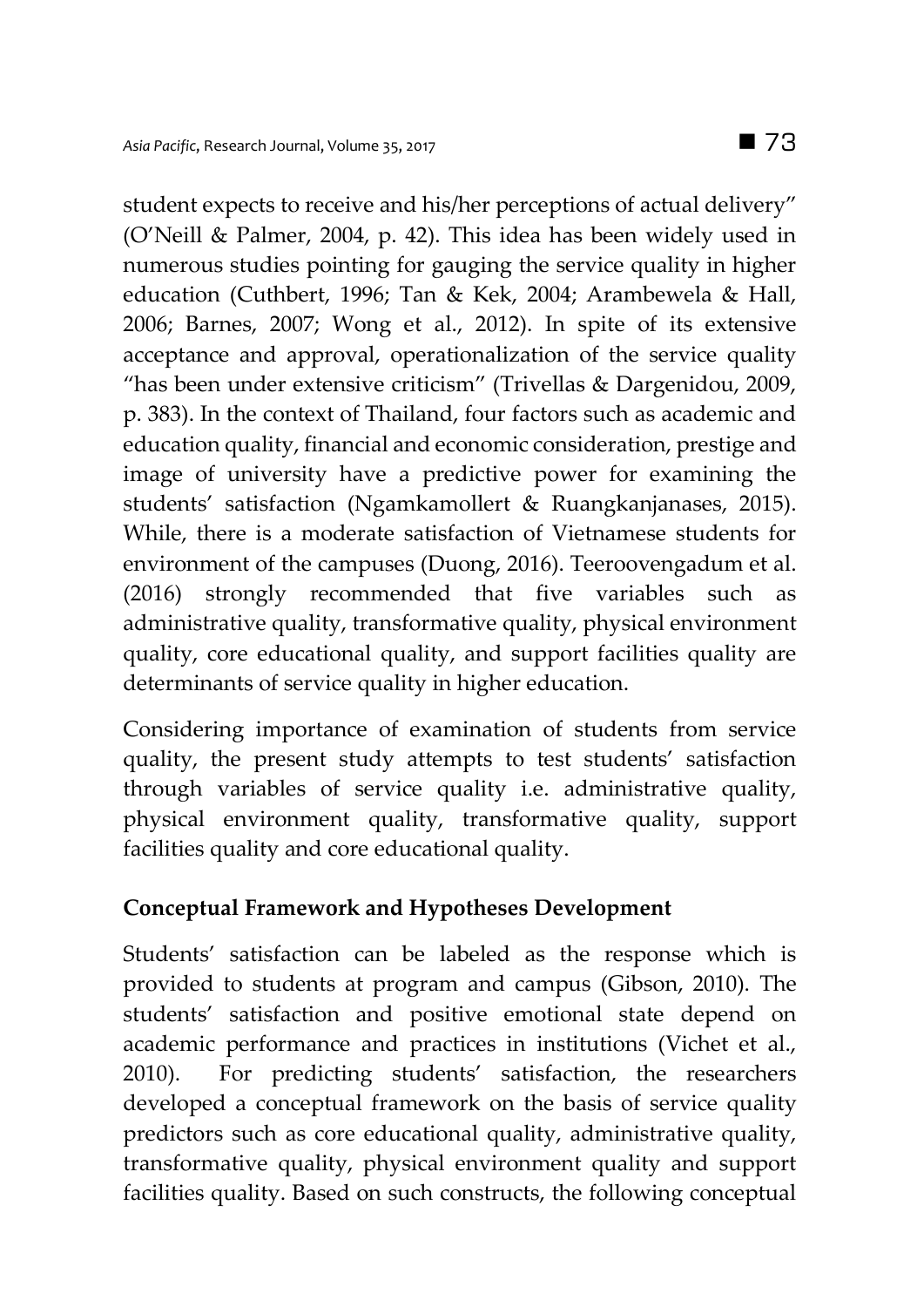#### 74 ■ Determining the Impact of Service Quality on Students' Satisfaction in Public Sector

model (Figure I) proposed for testing.



*Figure 1: Conceptual model developed by the researchers*

Students' satisfaction can be labeled as the response which is provided by students at program and campus (Gibson, 2010). The factors such as teachers' competency, campus environment, and extra-curricular activities are directly connected with satisfaction of students (Guosheng et al., 2010). Iacovidou et al. (2009) stated that quality (excellence) in higher education cannot be considered as a unidimensional notion. Indeed, it is consisted of many factors. Many research studies looking for investigating the service quality in higher education context (Cuthbert, 1996; Soutar and McNeil, 1996; Pariseau & McDaniel, 1997; Wong et al., 2012). According to Parasuraman et al. (1988) the service quality consist of five dimensions such as assurance, responsiveness, tangibles, reliability, and empathy. More recently, in a similar perspective, Teeroovengadum et al. (2016) strongly recommended that five variables such as core educational quality, transformative quality, physical environment quality, administrative quality and support facilities quality are main elements of service quality in the higher education. On the basis of literature, the researchers argue that students' satisfaction among higher education institutes can be predicted through service quality (support facilities quality, physical environment quality, core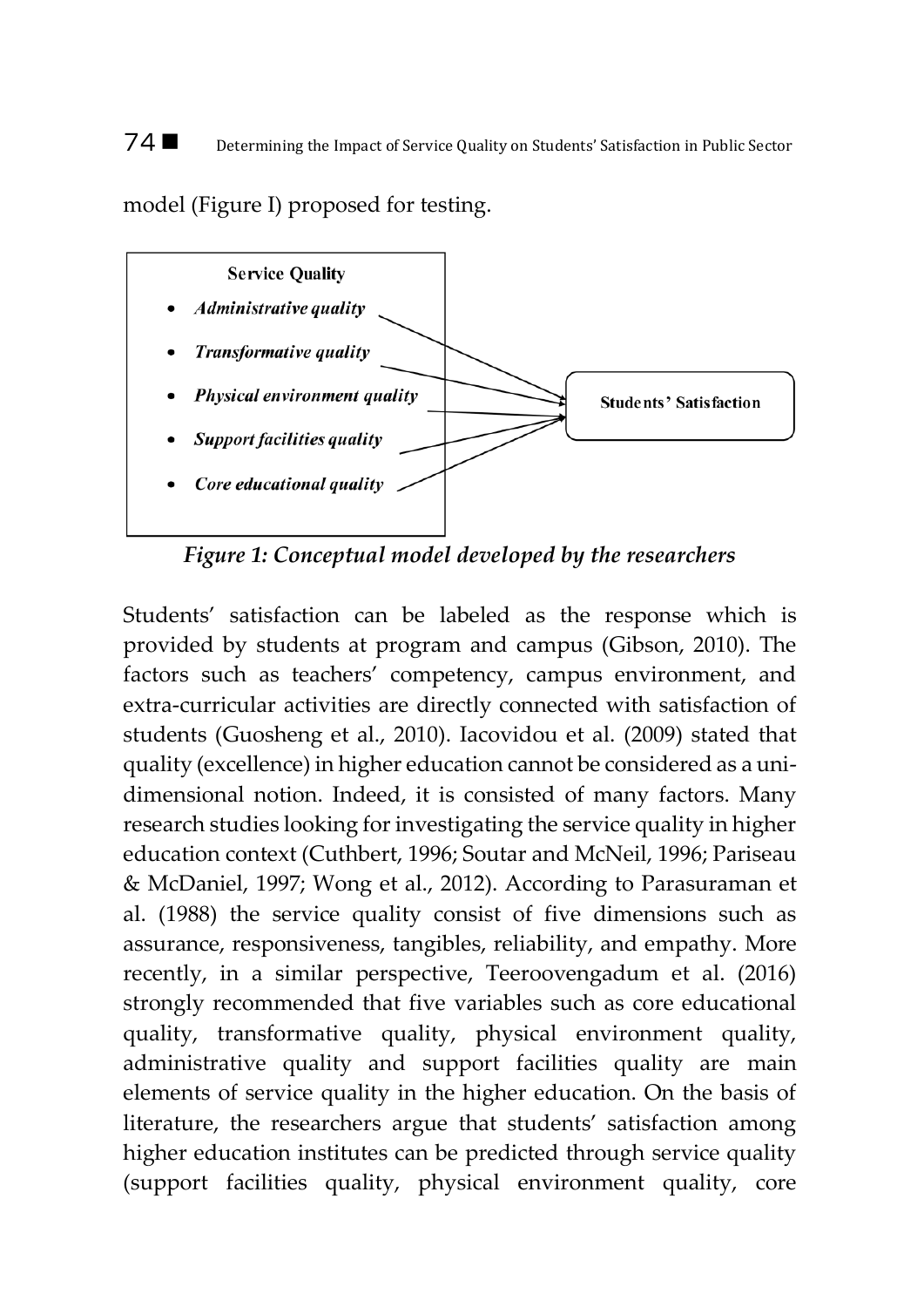educational quality, transformative quality, and administrative quality). Based on conceptualization, the following hypotheses were developed for confirmation among bachelor students of Thai public sector universities.

- **H1:** Administrative quality has a positive and significant relationship with students' satisfaction.
- **H2:** Support facilities quality has a positive and significant relationship with students' satisfaction.
- **H3:** Transformative quality has a positive and significant relationship with students' satisfaction.
- **H4:** Physical environment quality has a positive and significant relationship with students' satisfaction.
- **H5:** Core educational quality has a positive and significant relationship with students' satisfaction.

## **Objectives of the Study**

The main objective of the study is to examine the Impact of Service Quality on Students' Satisfaction in Public Sector Universities of Thailand. Based on such objective, following specific objective were formulated.

- To explore the administrative quality towards satisfaction in students of Thai universities.
- To examine the transformative quality towards satisfaction in students of Thai universities.
- To investigate the physical environment quality towards satisfaction in students of Thai universities.
- To inspect the support facilities quality towards satisfaction in students of Thai universities.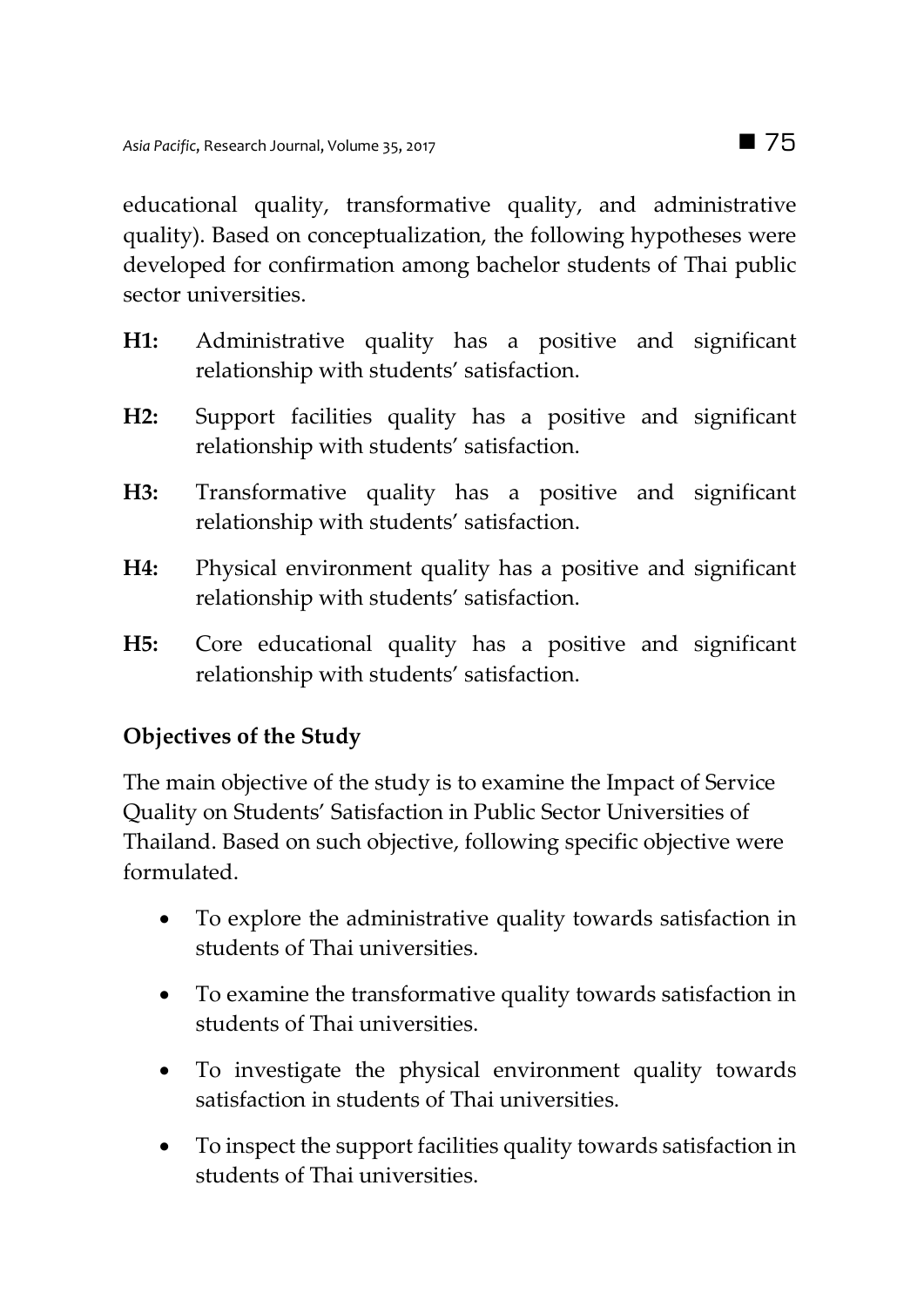- 76 Determining the Impact of Service Quality on Students' Satisfaction in Public Sector
	- To study the core educational quality towards satisfaction in students of Thai universities.

## **Research Methodology**

The present study investigates the influence of service quality on students' satisfaction in public sector universities of Thailand. For this, the researchers decided to collect cross-sectional data on random basis.

## *Data collection instrument and sampling size*

The survey questionnaire was used as a means of data collection for checking the proposed associations of the present study. 500 questionnaires were randomly distributed among bachelor students of public sector universities of Thailand. The researchers received 240 filled samples with a response rate of 48%. The survey was online as well as paper survey. According to University of Texas at Austin Center for Teaching and Learning (2007) that the response rate of online survey is always low and 30% is also considered as an average response rate. In a similar way, Watt et al. (2002) collected the responses as 32.2% through on line and 33.3% as paper survey. Such arguments assure that 48% response rate is adequate for investigating the impact of service quality on students' satisfaction. Moreover, due to screening of data, some invalid samples (missing or outliers) were excluded. A sample of 227 was chosen for the final data analysis.

## *Data collection practice and ethical concerns*

The researchers targeted population of bachelor students of the first year to the fourth year who are pursuing education in public sector universities of the Kingdom of Thailand. The data was collected by using personal contacts of Pakistani nationals who are residing in Thailand for different purposes i-e studying, doing job and business. Before distribution of the questionnaires, participants were updated about aim and objectives of the study, voluntary contribution and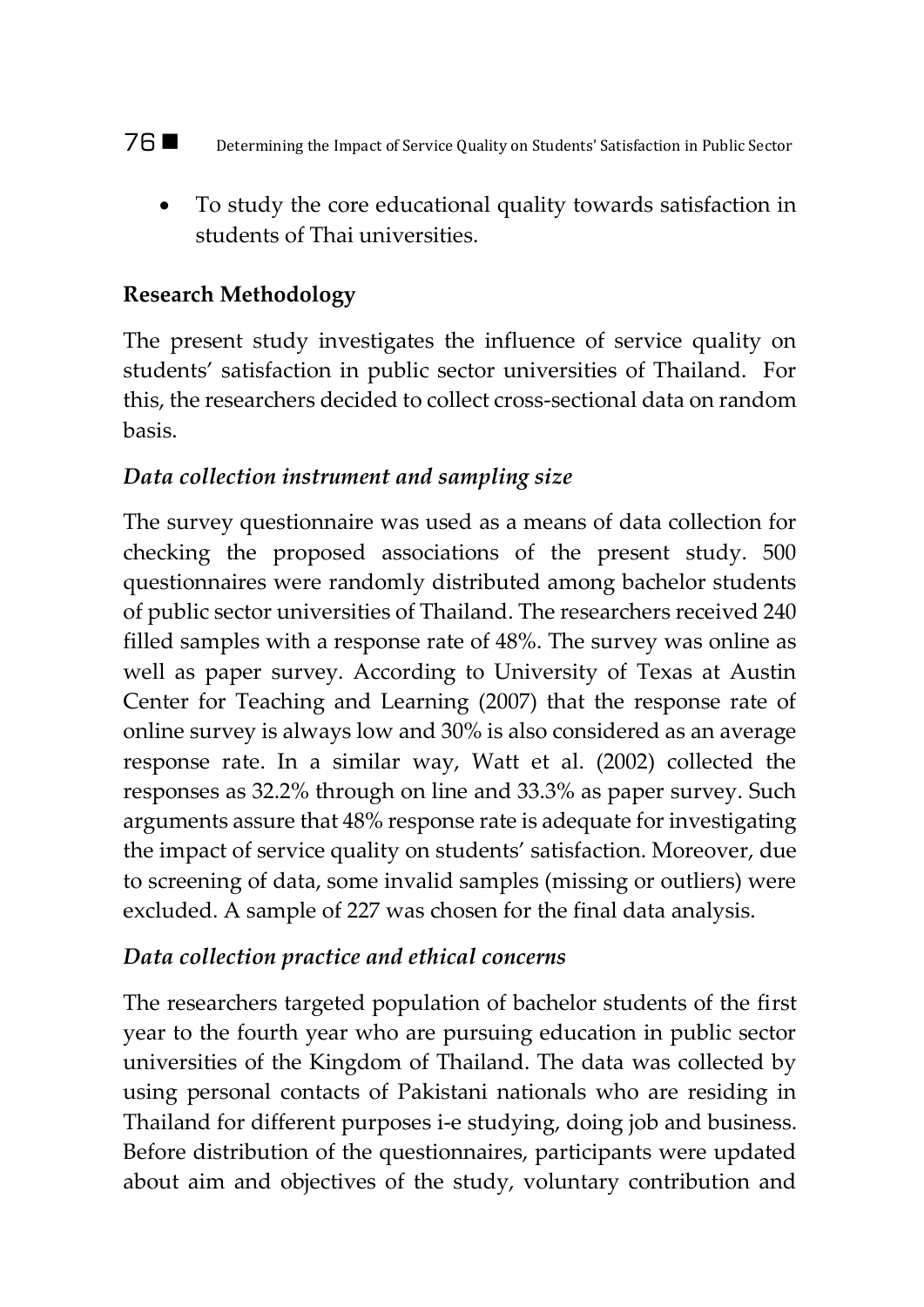guaranteed regarding their confidentiality and secrecy about the use of collected data.

### *Measures*

The items of respective factors were adapted from the relevant literature. The variables such as administrative quality (7 items), support facilities quality (6 items), transformative quality (8 items), physical environment quality (12 items) and core educational quality (20 items) were measured. Such items have been adapted from Teeroovengadum et al. (2016). On the other hand, students' satisfaction was measured on 5 items adapted from the study of Ijaz et al. (2011). All items were assessed by applying five-point Likert scale ranging from strongly disagree=1, disagree=2, neutral=3, agree=4, and strongly agree=5.

## **Data Analysis and Results**

The software Statistical Package for Social Sciences (SPSS) version 21.0 for windows was used to infer the results from collected data. Through such software, participants' demography, reliability and exploratory factor analysis (EFA) was performed. In the last, hypotheses were confirmed through Pearson's correlation and multiple regression analysis.

## *Demography*

In addition to dependent and independent variables, the researchers added three demographic variables such as gender, age, and years of the study. The total participants were 227. A majority of participant 66% (n=150) were males while, 33% (n=77) were females. 41% (n=94) were above 24 years and 13% (n=30) were between 18-20 years of age. In a similar manner, 36% (n=83) participants were in fourth year of the degree year. Whereas, 12% (n=19) were in first year class (Table. 1).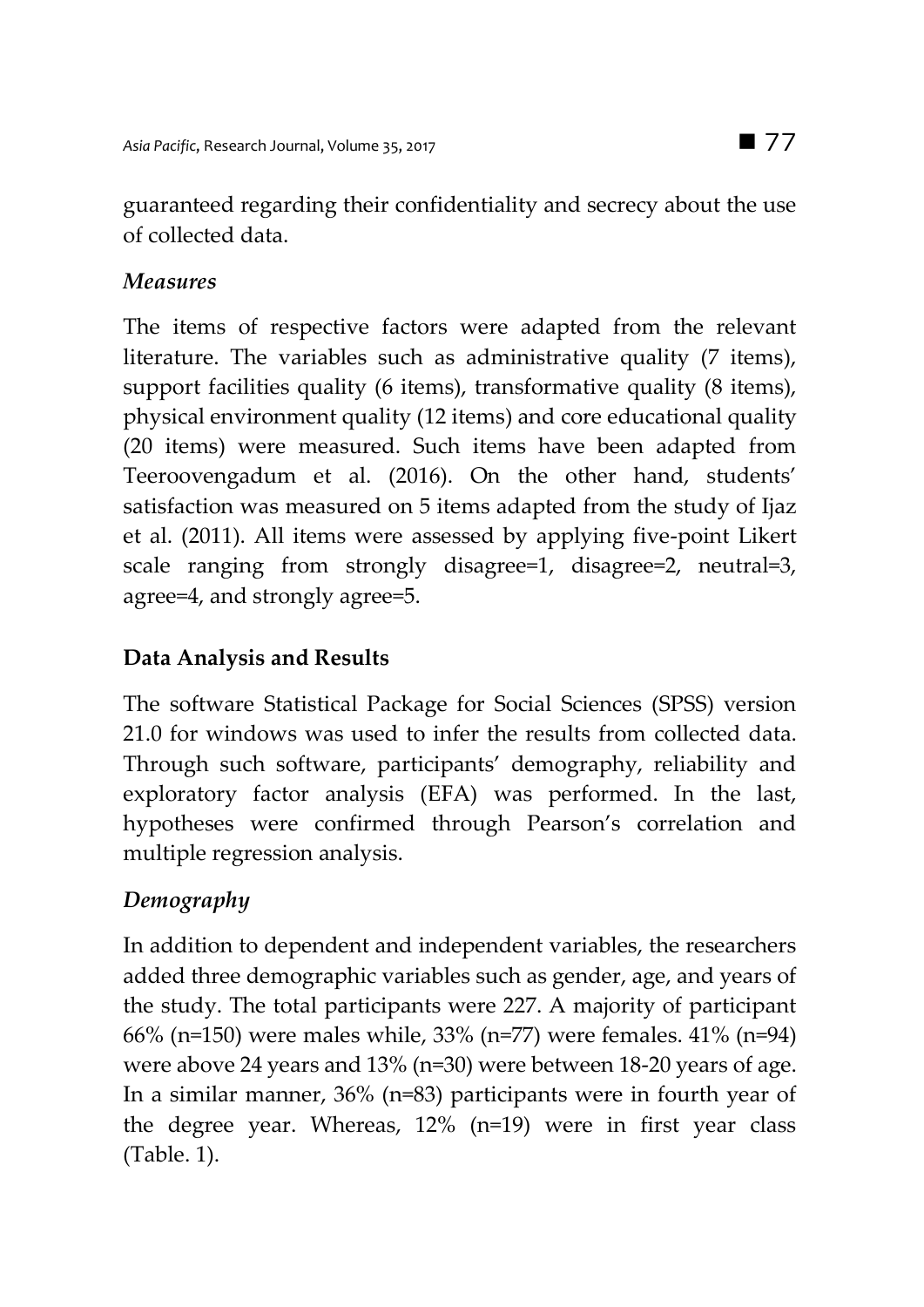| 78∎<br>Determining the Impact of Service Quality on Students' Satisfaction in Public Sector |
|---------------------------------------------------------------------------------------------|
|---------------------------------------------------------------------------------------------|

| Table 1: Demographic Characteristics of Participants (N=227) |                 |           |               |  |  |  |  |
|--------------------------------------------------------------|-----------------|-----------|---------------|--|--|--|--|
| Demographic                                                  | Category        | Frequency | $\frac{0}{0}$ |  |  |  |  |
| variables                                                    |                 | (n)       |               |  |  |  |  |
| Gender                                                       | Male            | 150       | 66.08         |  |  |  |  |
|                                                              | Female          | 77        | 33.92         |  |  |  |  |
|                                                              | Total           | 227       | 100           |  |  |  |  |
|                                                              |                 |           |               |  |  |  |  |
| Age                                                          | 18-20 years     | 30        | 13.21         |  |  |  |  |
|                                                              | 21-22 years     | 50        | 22.05         |  |  |  |  |
|                                                              | 23-24 years     | 53        | 23.34         |  |  |  |  |
|                                                              | Above 24 years  | 94        | 41.40         |  |  |  |  |
|                                                              | Total           | 227       | 100           |  |  |  |  |
| Year                                                         | 1 <sup>st</sup> | 29        | 12.78         |  |  |  |  |
|                                                              | 2nd             | 45        | 19.83         |  |  |  |  |
|                                                              | 3rd             | 70        | 30.83         |  |  |  |  |
|                                                              | 4 <sup>th</sup> | 83        | 36.56         |  |  |  |  |
|                                                              | Total           | 227       | 100           |  |  |  |  |

**Table 1:****Demographic Characteristics of Participants (N=227)**

# **Reliability Calculation**

At initial stage, the researchers checked overall reliability (internal consistency) among the items through Cronbach's alpha reliability. The overall reliability of instrument was found as 0.89 which reflects a high internal consistency (Field, 2006). In the second stage, individuals' variable consistency was assured and noted in between 0.710 which is highly acceptable (Table. 2).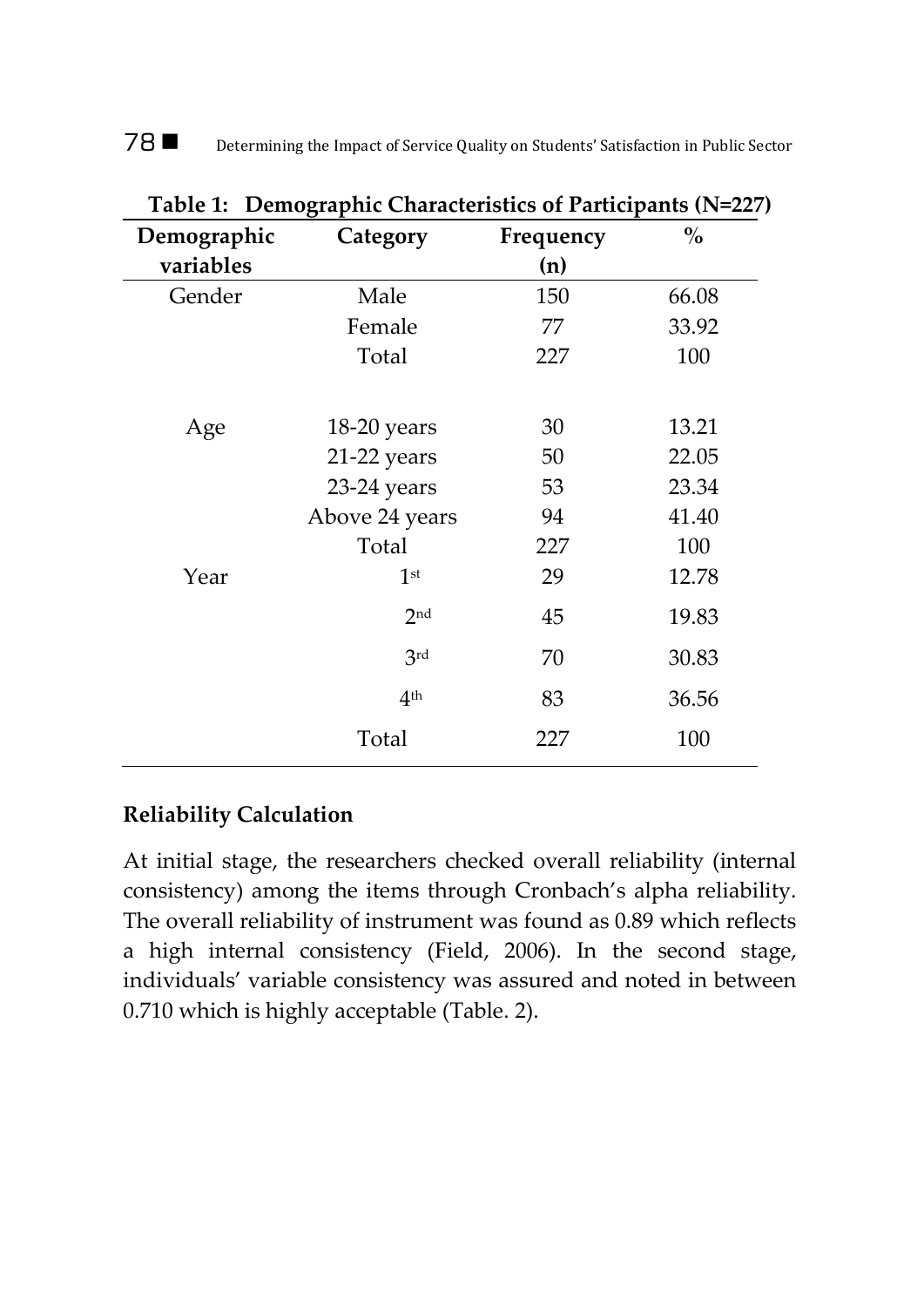| <b>Variables</b>               | $\alpha$ |
|--------------------------------|----------|
| Students' satisfaction         | .890     |
| Administrative service quality | .886     |
| Support facilities quality     | .891     |
| Transformative quality         | .877     |
| Physical environment quality   | .791     |
| Core educational quality       | .710     |

Note:  $\alpha$  = Cronbach's alpha reliability

## **Factor Analysis**

For identifying rest of the observed variables, related tests were carried out for determining whether the practice of Exploratory Factor Analysis (EFA) is suitable. To measure sampling adequacy, the researchers applied Kaiser-Meyer-Olkin (KMO) test for obtaining appropriate results of factor analysis. The KMO value was greater than 0.6 (Table. III). In addition, null hypotheses were rejected through the Barlett's test of Sphericity. The value of such test was noted as significant (p<.005) (Table. 3); such the results confirmed that correlation among quantity items are satisfactory and appropriate for factor analysis (Hair et al., 2006).

## **Table 3: KMO and Bartlett's Test**

| Kaiser-Meyer-Olkin Measure of Sampling Adequacy. | .880               |          |
|--------------------------------------------------|--------------------|----------|
| Bartlett's Test of Sphericity                    | Approx. Chi-Square | 9289.356 |
|                                                  | Df                 | 227      |
|                                                  | Sig.               | .000     |

In addition to KMO and Bartlett's test, the communalities and factor loadings were done to compute the variance. "A variable that has no specific variance (or random variance) have a communality of 1 and a variable that shares nothing with all other variables would have a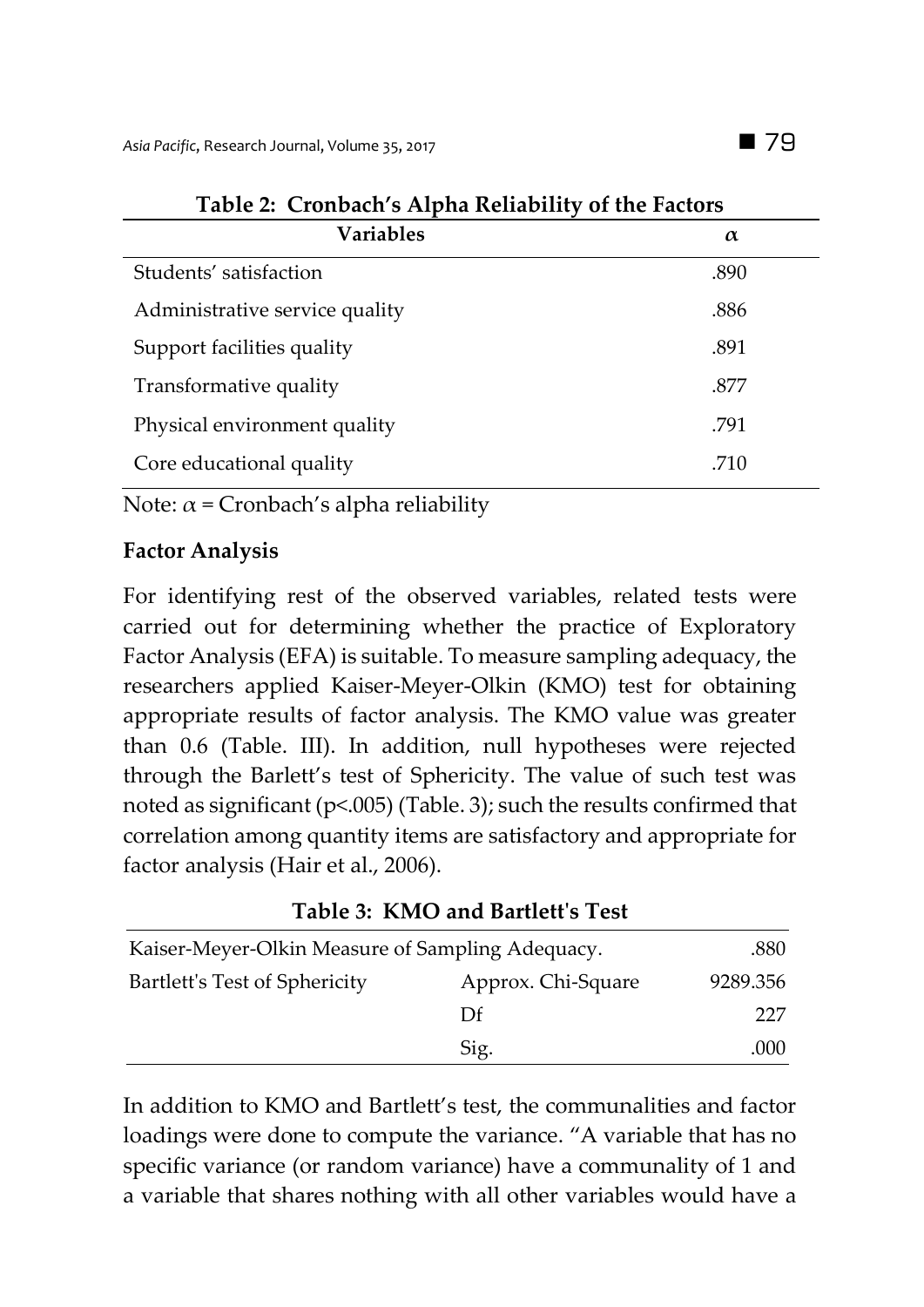#### 80  $\blacksquare$  Determining the Impact of Service Quality on Students' Satisfaction in Public Sector

communality of 0" (Field (2006, p.630). In the present study, communalities were noted above acceptable range (Table. IV). after that, factor loading (FA) was conducted for observing the amount of items and fundamental structure about variables in analysis (Tabachnick & Fidell, 2007, p.26). In the beginning, total 58 items were applied for factor loading. Consequently, 29 items were loaded above the factor loadings values of 0.6 and communalities of above 0.5. Whereas, 29 items such as students' satisfaction (1 item), administrative quality (4 items), transformative quality (3 items), physical environment quality (8 items) and core educational quality (14 items) were omitted (excluded) due to their values lower than 0.6 and 0.5 respectively (Hair et al., 2006; (Pallant, 2007). Although, all the items (6) of support facilities quality variable were loaded above recommended values of communalities and rotated matrix (Table. 4). The left over 29 items were put-on for the further analysis.

| Variable                  | Code             | Item description                                                          | Communality | Factor  |
|---------------------------|------------------|---------------------------------------------------------------------------|-------------|---------|
|                           |                  |                                                                           |             | loading |
| Students'                 | SS <sub>4</sub>  | Loyalty                                                                   | .722        | .881    |
| satisfaction              | SS <sub>1</sub>  | Retention                                                                 | .710        | .876    |
|                           | SS <sub>2</sub>  | Increased learning                                                        | .671        | .854    |
|                           | SS <sub>3</sub>  | Reputation, word of mouth                                                 | .610        | .842    |
| Physical<br>environment   | PEO1             | Availability of adequate cafeteria<br>infrastructure                      | .690        | .822    |
| quality                   | PEQ3             | Availability of adequate library<br>infrastructure                        | .644        | .815    |
|                           | PEQ4             | Availability of adequate<br>recreational infrastructure                   | .768        | .760    |
|                           | PEQ <sub>2</sub> | Availability of adequate sports<br>infrastructure                         | .727        | .750    |
| Administrative<br>quality | AQ1              | Willingness of administrative<br>staff members to help students           | .760        | .872    |
|                           | AQ4              | Ability of administrative staff<br>members to solve students'<br>problems | .738        | .866    |

#### **Table 4: Communalities and Factor Loading**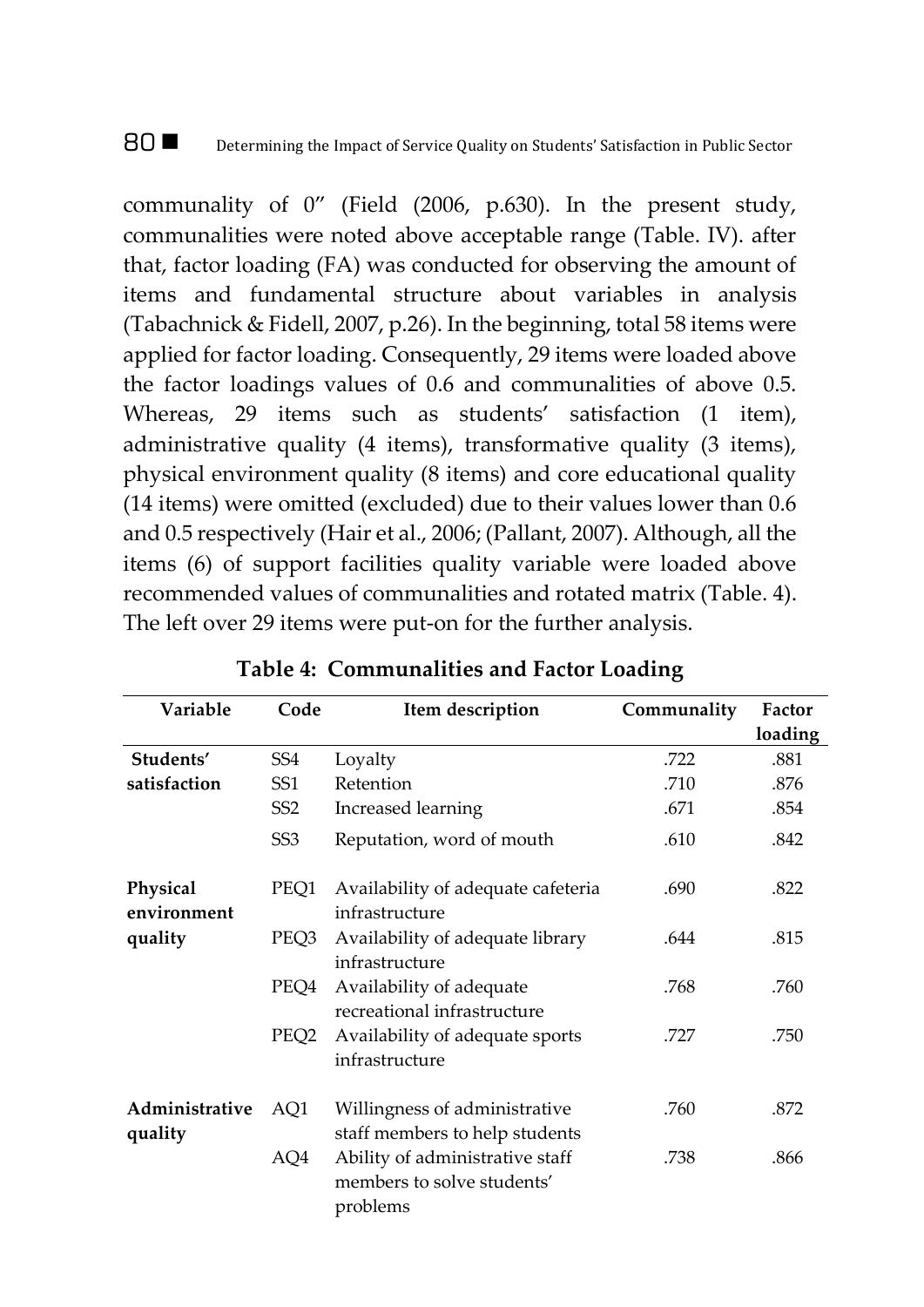|--|--|

 $\overline{a}$ 

|                           | AQ3              | Politeness of administrative staffs                                                                          | .756 | .845 |
|---------------------------|------------------|--------------------------------------------------------------------------------------------------------------|------|------|
|                           | AQ <sub>2</sub>  | Behaviour of administrative staff<br>members                                                                 | .737 | .844 |
| Support<br>facilities     | SFQ6             | Reasonable pricing and quality of<br>food and refreshments on campus                                         | .738 | .842 |
| qualities                 | SFQ3             | Availability of adequate IT<br>facilities                                                                    | .806 | .835 |
|                           | SFQ <sub>2</sub> | Availability and adequacy of<br>photocopy and printing facilities                                            | .819 | .815 |
|                           | SFQ4             | Availability of transport facilities                                                                         | .786 | .769 |
|                           | SFQ1             | Amount of opportunity for sports<br>and recreational facilities                                              | .637 | .710 |
|                           | SFQ <sub>5</sub> | Availability and adequacy of<br>extracurricular activities<br>including those through clubs<br>and societies | .620 | .691 |
| Transformative<br>quality | TQ3              | Enabling students to be<br>emotionally stable                                                                | .747 | .819 |
|                           | TQ1              | Increase in self-confidence of<br>students                                                                   | .602 | .791 |
|                           | TQ <sub>5</sub>  | Development in students' critical<br>thinking                                                                | .774 | .747 |
|                           | TQ3              | Increase in self-awareness of<br>students                                                                    | .706 | .863 |
|                           | TQ4              | Increase in knowledge, abilities<br>and skills of students                                                   | .743 | .847 |
| Core<br>educational       |                  | CEQ3 Lecturers understanding<br>students' needs                                                              | .651 | .812 |
| quality                   | CEQ1             | Lectures giving personal culture<br>attention to students                                                    | .620 | .803 |
|                           | CEQ2             | Availability of lecturers to guide<br>and advise students                                                    | .698 | .801 |
|                           | CEQ4             | Prevalence of a of sharing and<br>collaboration among lecturers                                              | .614 | .792 |
|                           | CEQ6             | Lecturers appearing to have<br>students' best interest at heart                                              | .688 | .771 |
|                           | CEQ5             | Behaviour of lecturers instilling<br>confidence in students                                                  | .601 | .702 |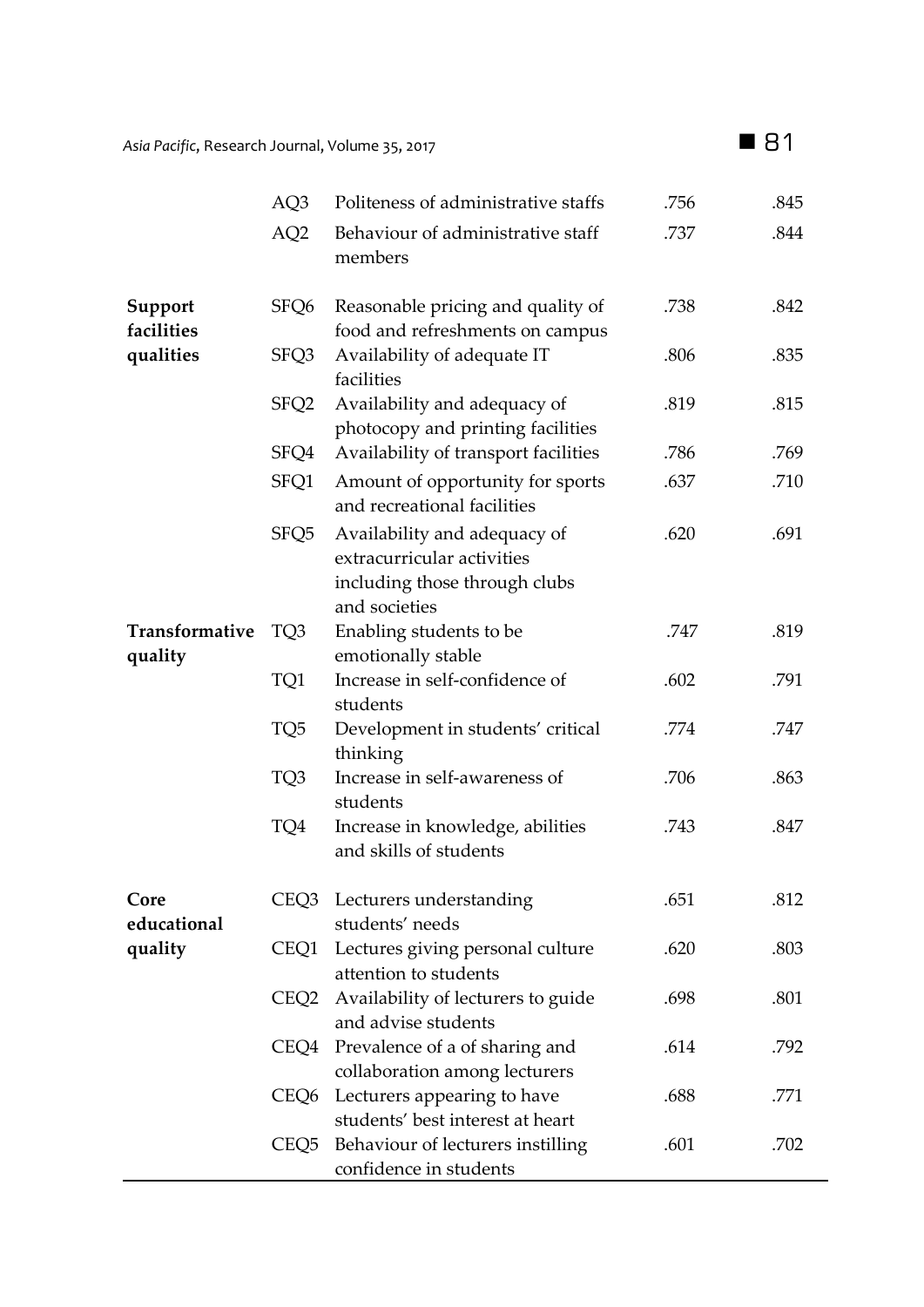82 **Determining the Impact of Service Quality on Students' Satisfaction in Public Sector** 

## *Hypotheses testing*

For testing the associations between students' satisfaction and service quality (transformative quality, support facilities quality, administrative quality, physical environment quality, and core educational quality), the researchers applied two techniques such as Pearson's correlation and multiple regression analysis.

For the first hypothesis (H1), the results showed that there is a positive and significant correlation between administrative quality and students' satisfaction (r = .283\*\*; β =.158; t = 3.293; p < 0.001) (Table V & VI). Thus; hypothesis H1 was accepted.

The correlational and regression weights for hypothesis H2 ( $r = .368**;$ β =.439; t = 7.380; p<0.001) (Table. 5 & 6) underlined a positive and significant impact of support facilities quality on students' satisfaction. Therefore, hypothesis H2 was supported.

With a regard to hypothesis (H3), the scores of Pearson's correlation and regression highlighted a positive and significant association between transformative quality and students' satisfaction (r = .300\*\*;  $β = .373$ ; t = 4.374; p < 0.001) (Table. 5 & 6). Hence, H3 was supported.

The results for the forth hypothesis  $(H4)$  revealed that  $(r = .200^{**})$ ;  $β=0.249$ ; t = 3.989; p<0.001) (Table. 5 & 6). Therefore, H4 was accepted.

In the same way, Pearson's correlation and regression results for the final hypothesis (H5) (r = .340\*\*;  $\beta$  = .329; t = 4.001; p<0.001) (Table. 5 & 6) confirmed a significant and positive association between core educational quality and students' satisfaction. As a result, H5 was also supported by the data.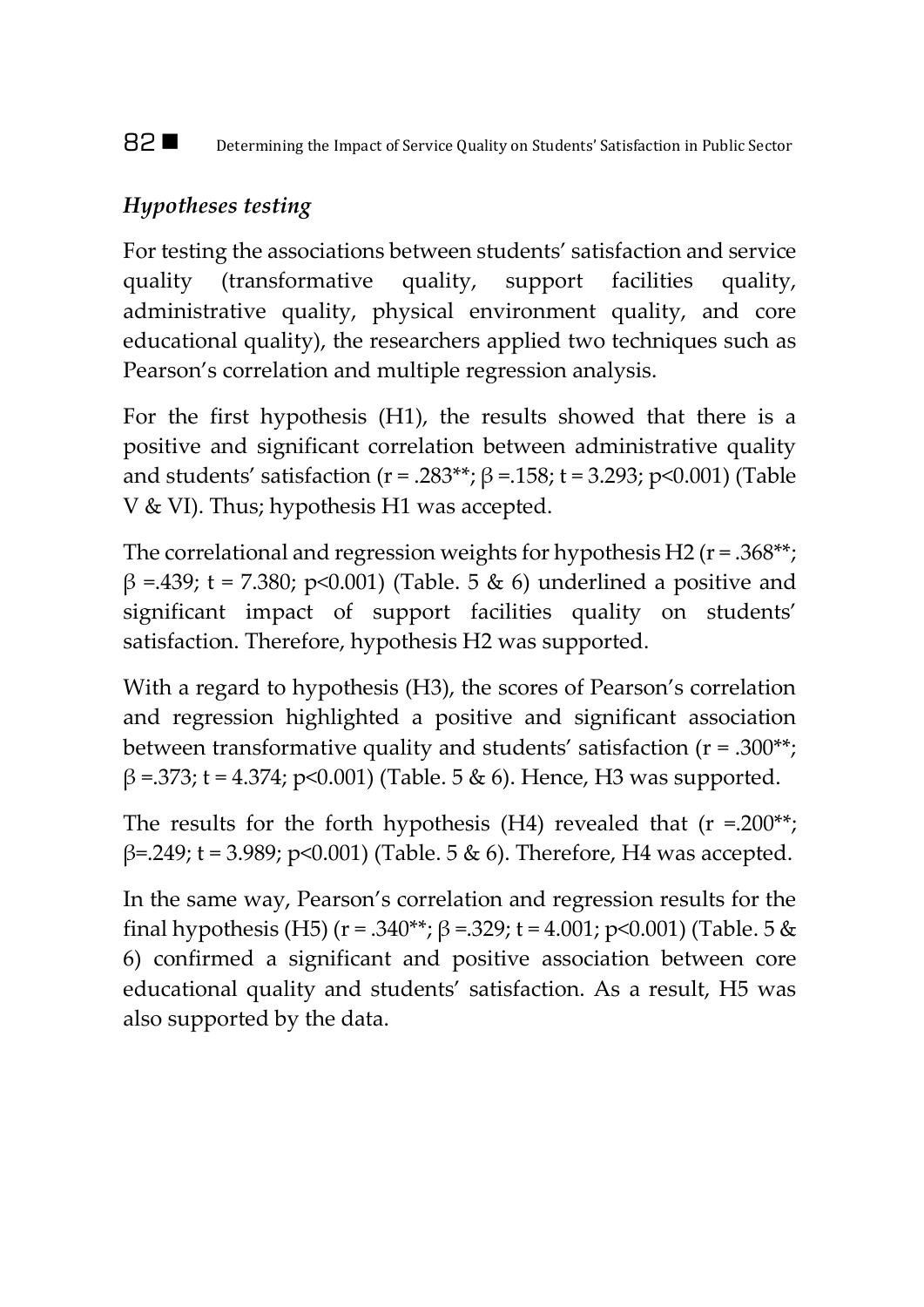|   | Table 9. I calsult 5 Culteration  |      |        |          |           |          |          |       |   |
|---|-----------------------------------|------|--------|----------|-----------|----------|----------|-------|---|
|   | <b>Variables</b>                  | M    | SD     | 1        | 2         | 3        | 4        | 5     | 6 |
|   | Students' satisfaction            | 3.38 | 1.4312 | ---      |           |          |          |       |   |
| 2 | <b>Administrative Quality</b>     | 3.20 | 1.254  | .283"    | ---       |          |          |       |   |
| 3 | <b>Support Facilities Quality</b> | 3.59 | 1.0352 | .368"    | .310"     | ---      |          |       |   |
| 4 | <b>Transformative Quality</b>     | 3.29 | 1.0023 | .300"    | $.420**$  | $.177^*$ | ---      |       |   |
| 5 | Physical Environmental Quality    | 2.93 | 1.3482 | .206"    | .349"     | .219"    | .269"    | ---   |   |
| 6 | Core Educational Quality          | 3.45 | 1.0012 | $.340**$ | $.224$ ** | $.340**$ | $.402**$ | .389" |   |

#### **Table 5: Pearson's Correlation**

\*\*. Correlation is significant at the 0.01 level (2-tailed).

\*. Correlation is significant at the 0.05 level (2-tailed).

Note: M=Mean, SD=Standard Deviation

| <b>Table 6: Multiple Regression Analysis</b> |                        |         |         |  |  |  |
|----------------------------------------------|------------------------|---------|---------|--|--|--|
| <b>Variables</b>                             | Dependent variable     |         |         |  |  |  |
|                                              | Students' satisfaction |         |         |  |  |  |
|                                              | ß                      | t-value | p-value |  |  |  |
| Administrative quality                       | .158                   | 3.293   | .000    |  |  |  |
| Support facilities quality                   | .439                   | 7.380   | .000    |  |  |  |
| Transformative quality                       | .373                   | 4.374   | .000    |  |  |  |
| Physical environment quality                 | .249                   | 3.989   | .000    |  |  |  |
| Core educational quality                     | .320                   | 4.00    | .000    |  |  |  |
| $R^2$                                        |                        | 0.479   |         |  |  |  |
| Adjusted $R^2$                               |                        | 0.492   |         |  |  |  |
| F value                                      |                        | 25.905  |         |  |  |  |

#### **Discussion and Conclusion**

The present study empirically investigates the impact of service quality through administrative quality, transformative quality, physical environment quality, core educational quality, and support facilities quality on students' satisfaction. On the basis of an extensive literature review, a conceptual framework was formulated. For testing such framework, the data was collected from different public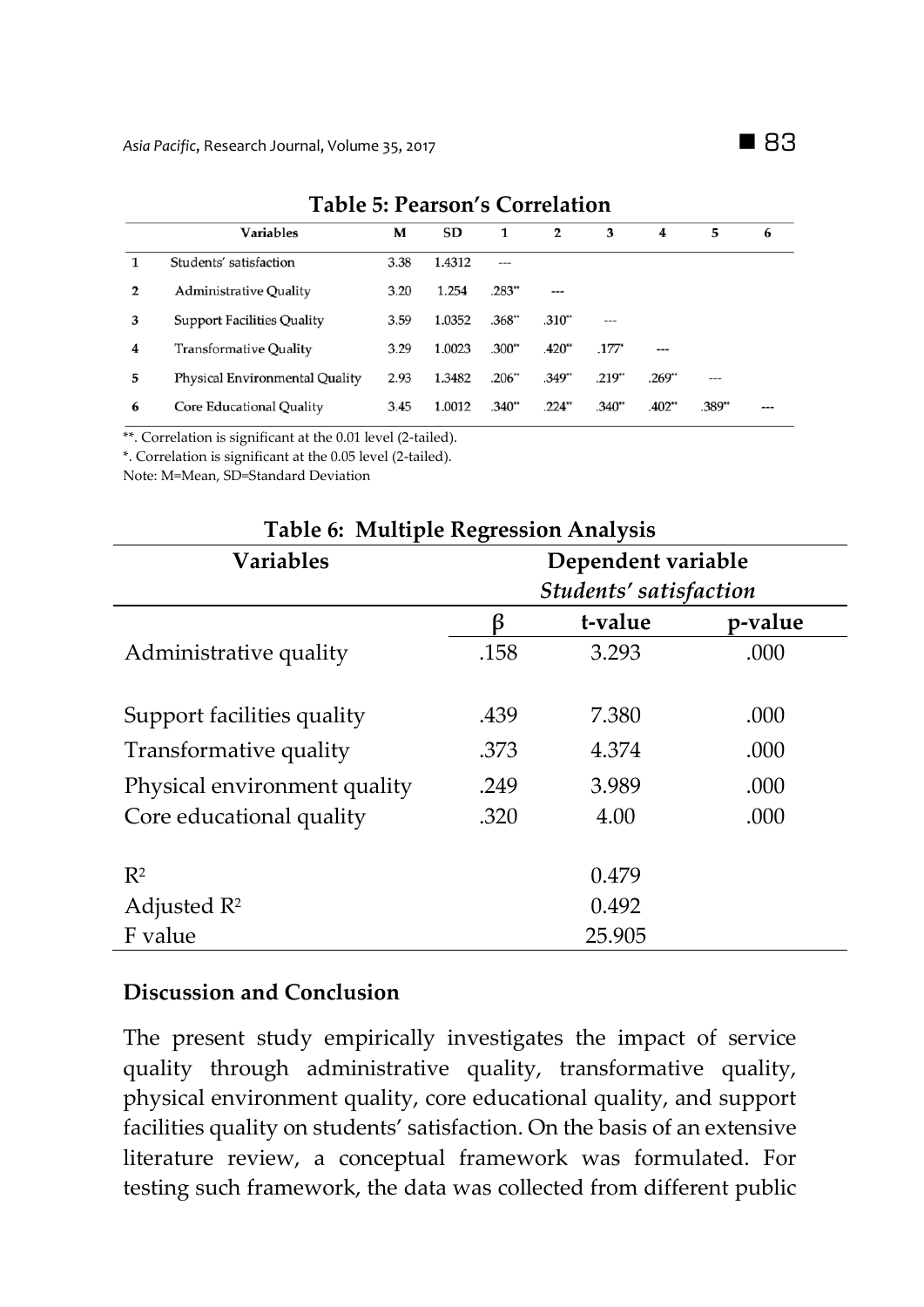### 84  $\blacksquare$  Determining the Impact of Service Quality on Students' Satisfaction in Public Sector

sector universities of Kingdom of Thailand. 500 questionnaires were randomly distributed. The researchers received 240 filled samples with a response rate of 48%. The SPSS version 21.0 for windows software was used for data analysis. After cleaning the data, 227 valid samples were further processed. The overall reliability of instrument is 0.89 while, individuals' factor reliability was detected as adequate.

Regarding demography, the researchers added three demographic variables such as gender, age, and years of the study. 66 percent were males while, 33 percent were females. 41 percent were above 24 years of age. Regarding factor loading, 29 items were loaded above the factor loadings values of 0.6 and communalities of above 0.5. Whereas, 29 items such as students' satisfaction (1 item), administrative quality (4 items), transformative quality (3 items), physical environment quality (8 items) and core educational quality (14 items) were omitted (excluded) due to their values less than 0.6 and 0.5 respectively. In contrast, the all items (6) of support facilities quality variable were loaded above the recommended values of communalities and rotated matrix.

For testing the associations between dependent variable (students' satisfaction) and service quality (support facilities quality, transformative quality, physical environment quality, core educational quality, and administrative quality), the researchers applied two techniques such as Pearson's correlation and multiple regression analysis. As a result, all hypotheses (H1, H2, H3, H4 and H5) were supported by the data. Such results are accorded with various scholars such as Manzoor (2013); Ngamkamollert & Ruangkanjanases (2015); Teeroovengadum et al. (2016); (Duong, 2016).

In conclusion, results highlight that the service quality (support facilities quality, transformative quality, physical environment quality, core educational quality, and administrative quality) have a significant and positive relationship with the students' satisfaction in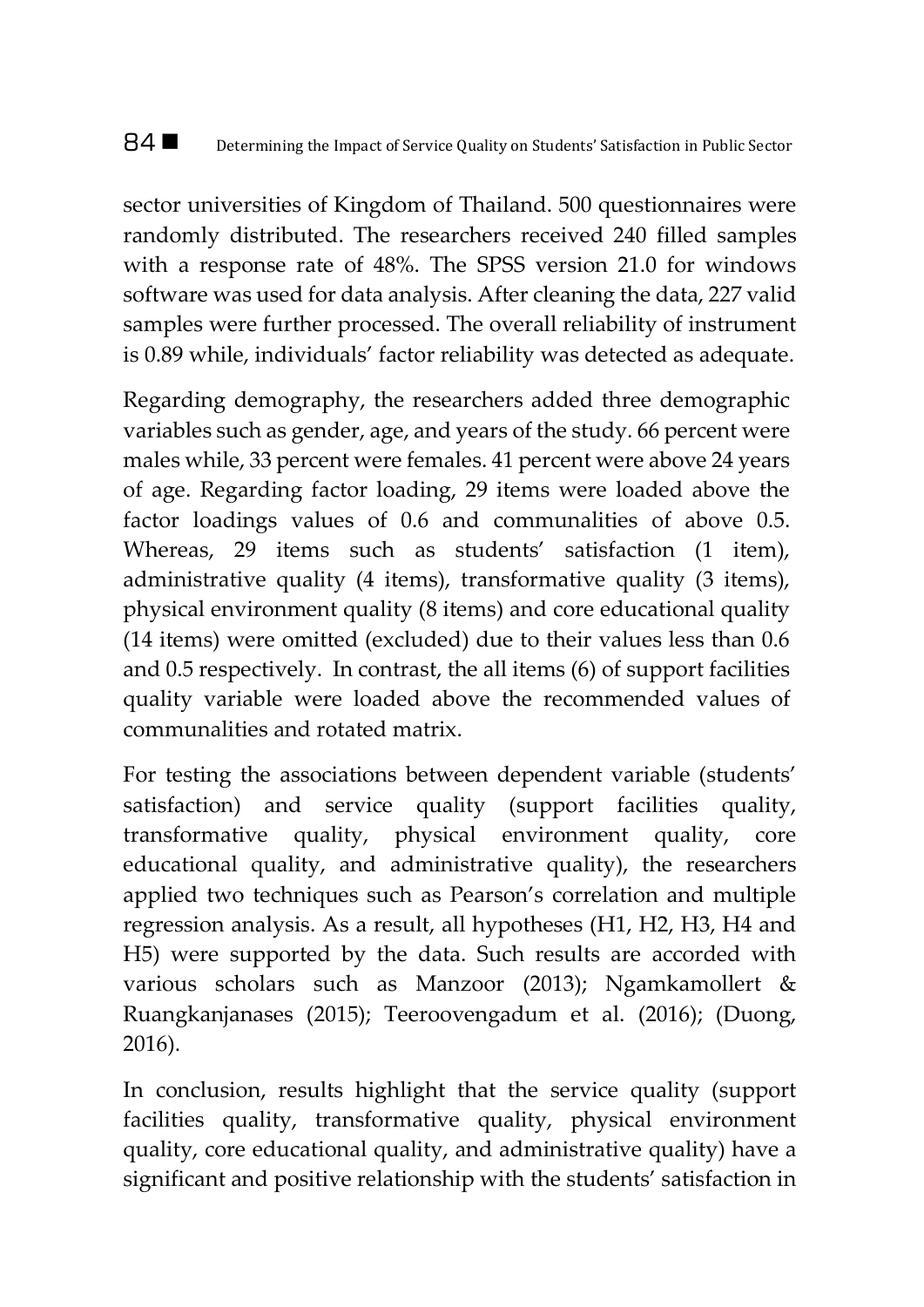Kingdom of Thailand. Such positive results underline that there are various facilities available in public sector universities of Thailand which may fulfill basic needs of students. These facilities may create satisfaction among the students of Thailand. Our positive findings strongly highlighted that the development of Thai students' satisfaction is based on physical environment, quality of service in core educational facilities, compassionate facilities provided by the universities and the administrative co-operation and facility. Such positive results may occurred because the universities of Thailand are seriously trying to fulfil the needs of students for satisfying them. The transportation, sports facilities accommodation facilities may enhanced the level of satisfaction among the students. The reasons of positive results may be higher educational institutes of Thailand. Such institutes may be active in perspectives of perceptions of actual delivery to student in forms of different facilities such as an academic and education quality, financial and economic consideration and prestige and image.

The findings of such study may be beneficial for policy makers for knowing the reasons (factors) for satisfying and encouraging the students. In addition to it, this study may contribute in the literature of developing countries especially for the Thai context for further conceptualizing the service quality and students' satisfaction.

## **References**

- Abdullah, F. (2006). The development of HEdPERF: a new measuring instrument of service quality for the higher education sector. *International Journal of Consumer Studies,* 30(6), 569-581.
- Ali, F., Zhou, Y., Hussain, K., Nair, P. K. & Ragvan, N. A. (2016). Does higher education service quality effect student satisfaction, image and loyalty: A study of international students in Malaysian public universities. *Quality Assurance in Education,* 24(1), 70-94.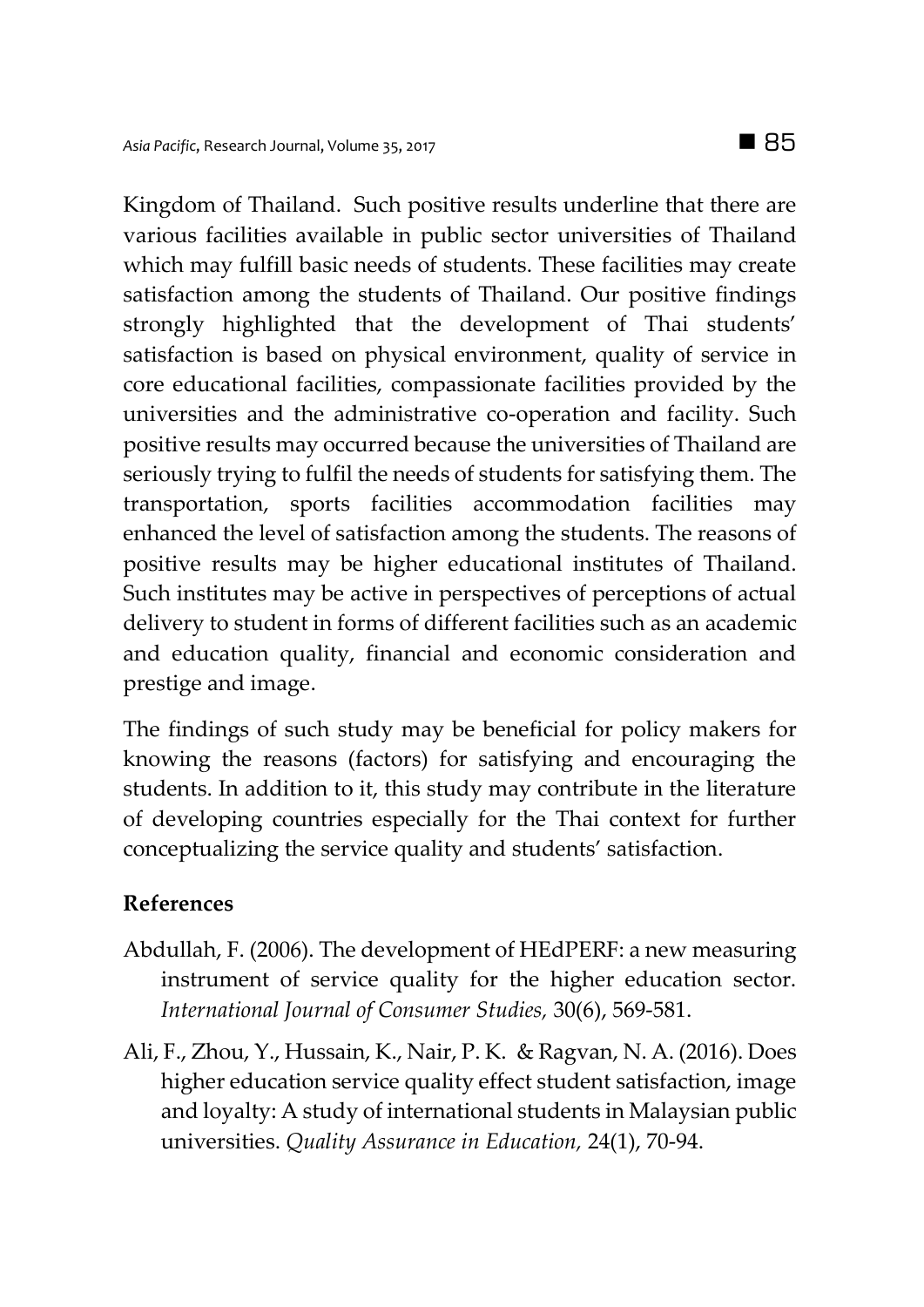#### 86  $\blacksquare$  Determining the Impact of Service Quality on Students' Satisfaction in Public Sector

- Arambewela, R. & Hall, J. (2009). An empirical model of international student satisfaction. *Asia*n *Pacific Journal of Marketing and Logistics,*  21(4), 555-569.
- Barnes, B. R. (2007). Analysing service quality: the case of postgraduate Chinese students. *Total Quality Management and Business Excellence*, 18(3), 313-331.
- Brady, M.K., Cronin, J.J. & Brand, R. R. (2002). Performance-only measurement of service quality: a replication and extension. *Journal of Business Research,* 55(1), 17-31.
- Cuthbert, P. F. (1996). Managing service quality in HE: is SERVQUAL the answer? Part 2. *Managing Service Quality,* 6(3), 31-35.
- Duong, M. (2016). The factors influencing student satisfaction in Vietnamese higher education. *International Research in Education,* 4(1), 27-29.
- Field, A. (2006). *Discovering statistics using SPSS.* 2 nd edn, SAGE, London.
- Gibson, A. (2010). Measuring business student satisfaction: A review and summary of major predictors. *Journal of Higher Education Policy and Management,* 32(3), 251-59.
- Guosheng, Q., Meifeng,C., Xiao, L. & Bangyou, D. (2010). An empirical study of student satisfaction and its influencing factorsschool of continuing education of Guangzhou university. *International Journal of Continuing Education and Lifelong Learning,* 2(2), 29-40.
- Hair, J. Black, W., Babin, B., Anderson, R. & Tatham, R. (2006). *Multivariate data analysis.* 6 th edn, Pearson Prentice Hall, Pearson Education, Inc., Upper Saddle River, New Jersey 07458.
- Hung, Y. H. M. L. Huang, K. S. & Chen (2003). Service quality evaluation by service quality performance matrix. *Total Quality Management,* 14(1), 79-89.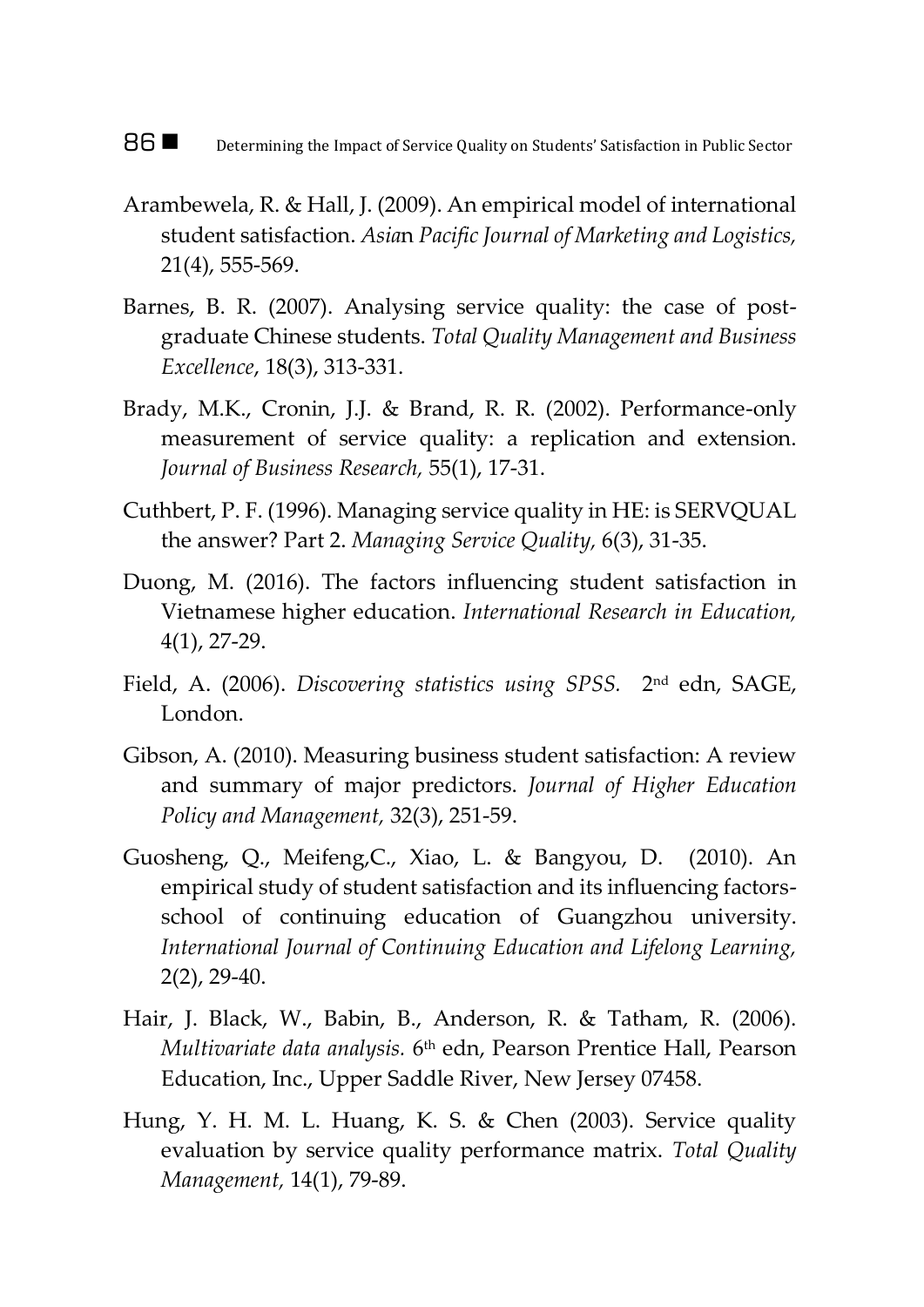- Iacovidou, M., Gibbs, P. & Zopiatis, A. (2009). An exploratory use of the stakeholder approach to defining and measuring quality: the case of a Cypriot higher education. *Quality in Higher Education,* 15(2), 37-41.
- Ijaz, A., S. M. Irfan, S. Shahbaz, M., Awan, M. & Sabir (2011). An empirical model of student satisfaction: case of Pakistani public sector business schools. *Journal of Quality and Technology Management,* 7(2), 91-114.
- Jalali, A., Islam, M. A. & Ariffin, K. H. K. (2011). Service satisfaction: The case of a higher learning institution in Malaysia. *International Education Studies,* 4(1)182-192.
- Kang, G. & James, J. (2004). Service quality dimensions: an examination of Gronroos's service quality model. *Managing Service Quality*, 14(4), 266-277.
- Manzoor, H. (2013). Measuring student satisfaction in public and private universities in Pakistan. *Global Journal of Management and Business Research Interdisciplinary*, 3(3), 2249-4588.
- Mark, E. (2013). Student satisfaction and the customer focus in higher education. *Journal of Higher Education Policy and Management,*  35(1), 2-10.
- Matthews, N. & Mulkeen, S. (2002). *Staying the course? A study of student retention: UCD entrants 1999-2001.* Dublin: University College Dublin.
- Ngamkamollert, T. & Ruangkanjanases, A. (2015). Factors influencing foreign students' satisfaction toward international program in Thai universities. *International Journal of Information and Education Technology*, 5(3), 170-178.
- Oliver, R. L. (1997). *Satisfaction: A Behavioural Perspective on the Consumer*. McGraw-Hill, New York.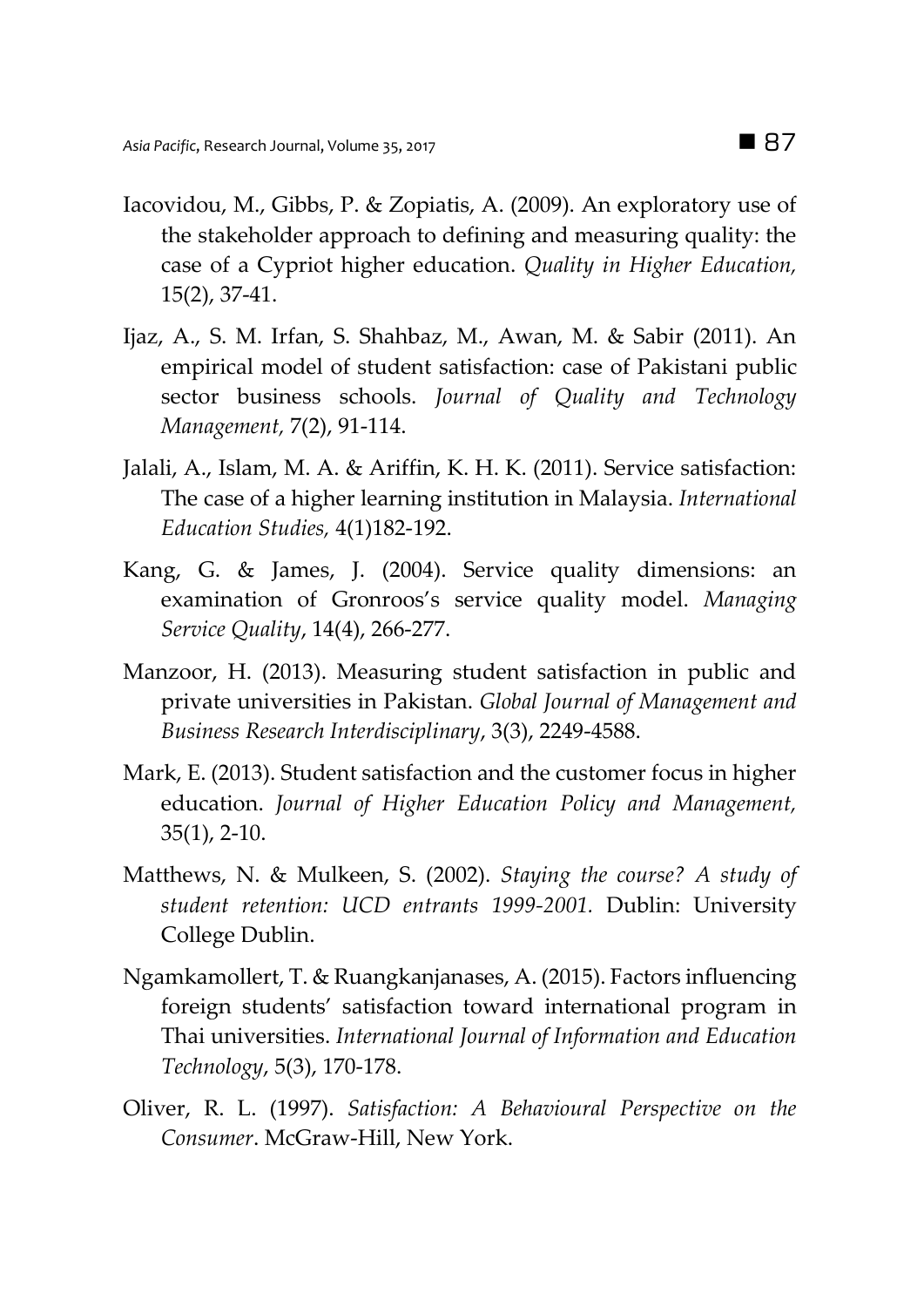88 **Determining the Impact of Service Quality on Students' Satisfaction in Public Sector** 

- O'Neill, M. A. & Palmer, A. (2004). Importance-performance analysis: a useful tool for directing continuous quality improvement in higher education. *Quality Assurance in Education,* 12(1), 39-52.
- Pallant, J. (2007). *SPSS survival manual: Step-by-step guide to data analysis.* 3 rd edn: Allen and Unwin, Australia.
- Parasuraman, A., Berry, L. & Zeithaml, V. (1985). A conceptual model of service quality and its implications for future research. *Journal of Marketing,* 49, 41-50.
- Pariseau, S. E. & Mcdaniel, J. R. (1997). Assessing service quality in schools of business. *International Journal of Quality & Reliability Management*, 14(3), 204-218.
- Smith, K., & Hopkins, C. (2005). Great expectations: A-level perceptions of degree level English. *Arts and Humanities in Higher Education,* 4(3), 304-314.
- Soutar, G. & McNeil, M. (1996). Measuring service quality in a tertiary institution. *Journal of Educational Administration,* 34(1), 72-82.
- Tabachnick, B. G. & Fidell, L. S. (2007). *Using multivariate statistics.* 5 th ed. Upper Saddle River, NJ: Pearson International.
- Tan, K.C. & Kek, S.W. (2004). Service quality in Higher Education using an enhanced SERVQUAL approach. *Quality in Higher Education*, 10(1), 17-24.
- Teeroovengadum, V., Kamalanabhan, T. J. & Seebaluck, A. K. (2016). Measuring service quality in higher education: Development of a hierarchical model (HESQUAL). *Quality Assurance in Education,*  24(2), 244-258.
- Trivellas, P. & Dargenidou, D. (2009). Organisational culture, job satisfaction and higher education service quality: the case of Technological Educational Institute of Larissa. *The TQM Journal,*  21(4), 382-399.